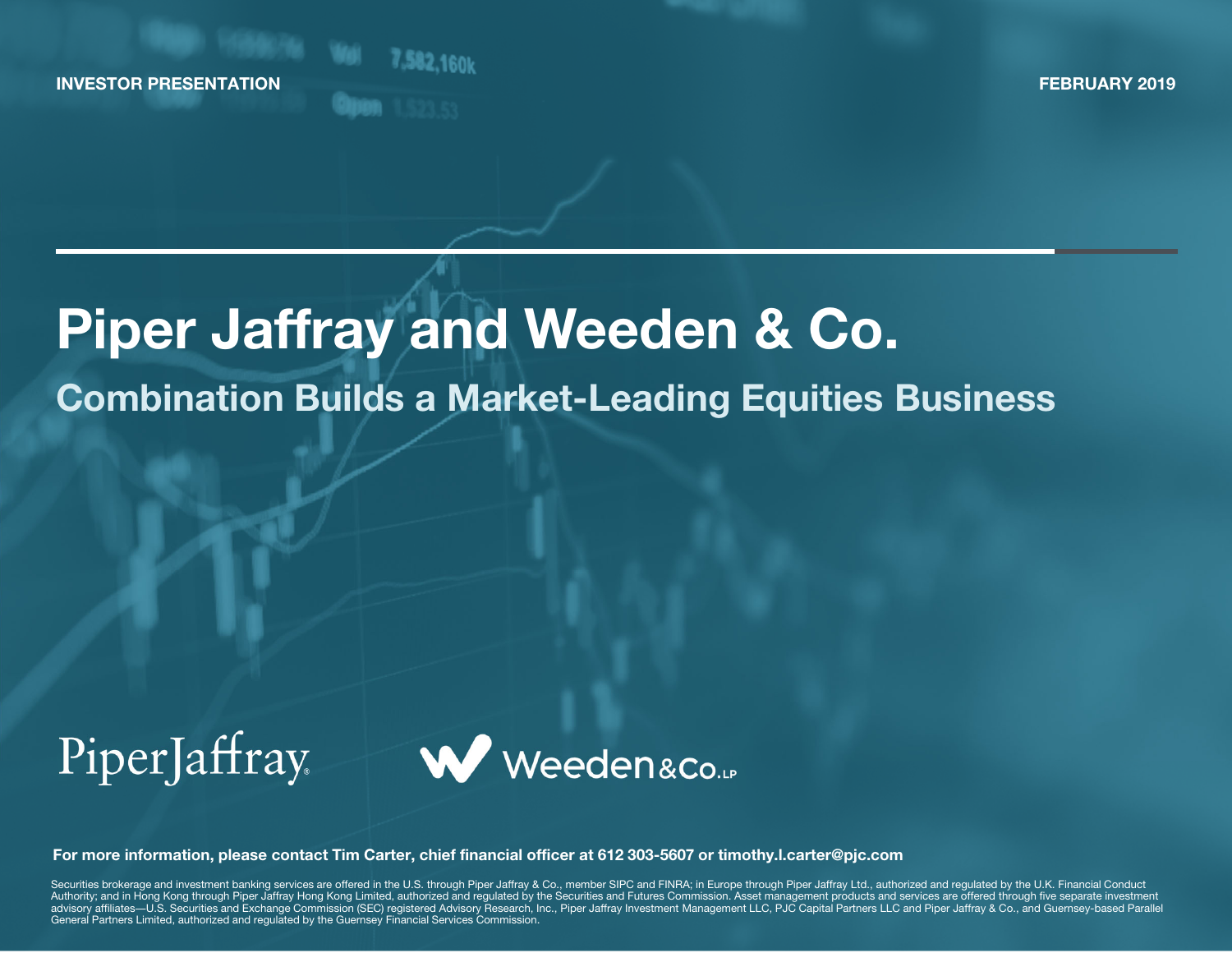#### Cautionary Notice Regarding Forward-Looking Statements

This announcement contains forward-looking statements. Statements that are not historical or current facts, including statements about beliefs and expectations, are forward-looking statements. These forward-looking statements cover, among other things, the future prospects of the Company and our equities sales and trading business. Forward-looking statements involve inherent risks and uncertainties, and important factors could cause actual results to differ materially from those anticipated, including the following: (1) the transaction described in this announcement is subject to regulatory approval and other closing conditions and may not close on the expected timing or at all; (2) the costs or difficulties relating to the combination of the businesses may be greater than expected and may adversely affect our results of operations and financial condition; (3) the expected benefits of the transaction, including realizable cost synergies for our equities sales and trading business, may take longer than anticipated to achieve and may not be achieved in their entirety or at all; (4) the success of the transaction is dependent on the ability of the Company to retain and hire key personnel and maintain relationships with our clients; (5) developments in market and economic conditions have in the past adversely affected, and may in the future adversely affect, the business and profitability of the Company generally and of its equities sales and trading business specifically; (6) other factors identified under "Risk Factors" in Part I, Item 1A of our Annual Report on Form 10-K for the year ended December 31, 2017, and updated in our subsequent reports filed with the SEC. These reports are available at www.piperjaffray.com or www.sec.gov. Forwardlooking statements speak only as of the date they are made, and we undertake no obligation to update them in light of new information or future events.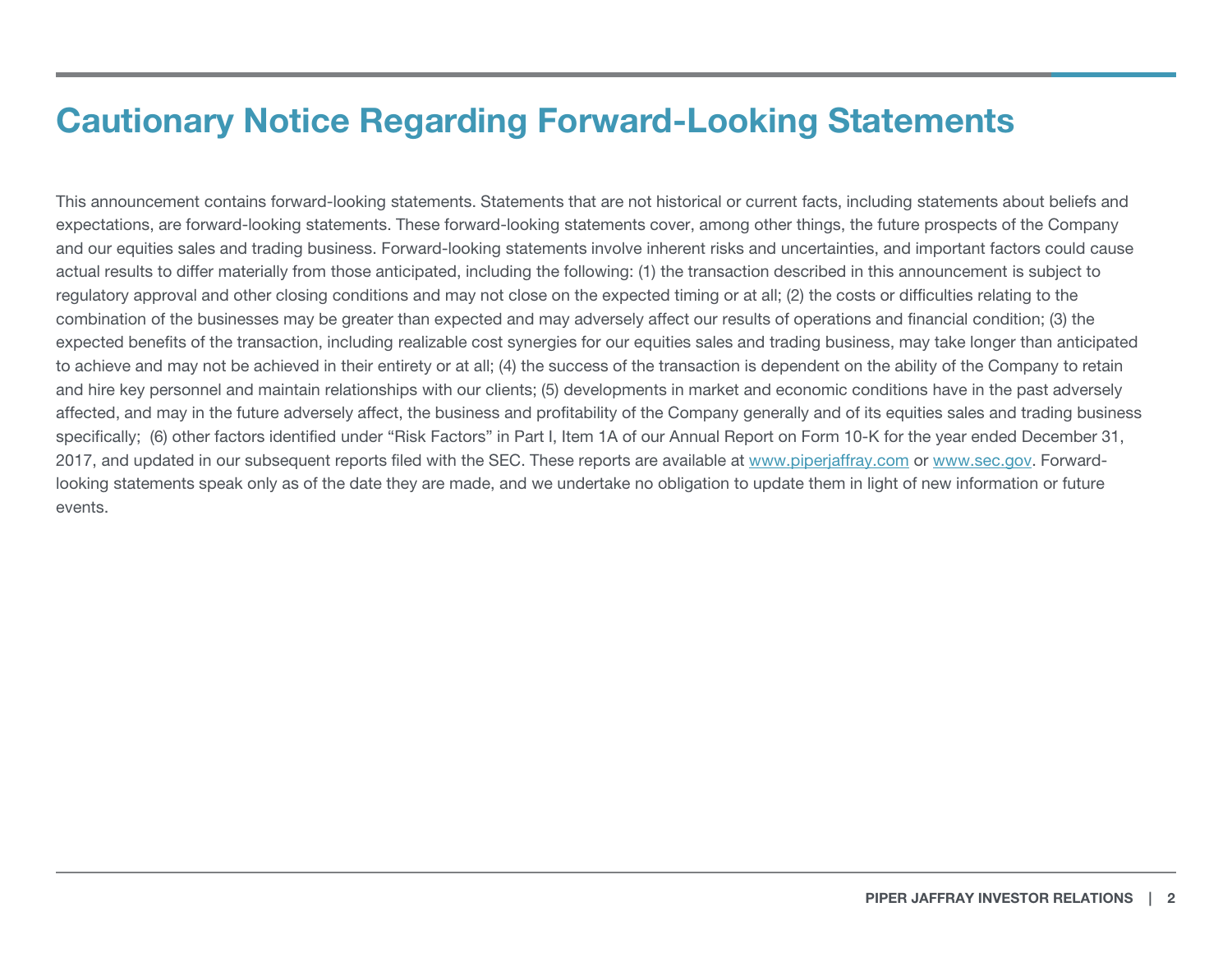# Combination builds a market-leading equities business

 $\Theta$  Increase scale in equity sales & trading with access to a larger percentage of market wallet

- •Meaningful opportunity to **increase market share** as clients and sell-side firms consolidate around most relevant providers
- • Broad product capabilities with a leading research, trading and capital markets platform
- Combines Piper Jaffray's premier research franchise with Weeden & Co.'s award-winning trading capabilities and products (algorithmic and program trading)
- Delivers significant strategic value to Piper Jaffray's trading platform
- $\Theta$  Deepens institutional relationships and expands institutional client base (adding approximately 350 incremental accounts)
- $\mathcal G$  Capital-light, variable cost business with attractive margin fits Piper Jaffray's corporate strategy

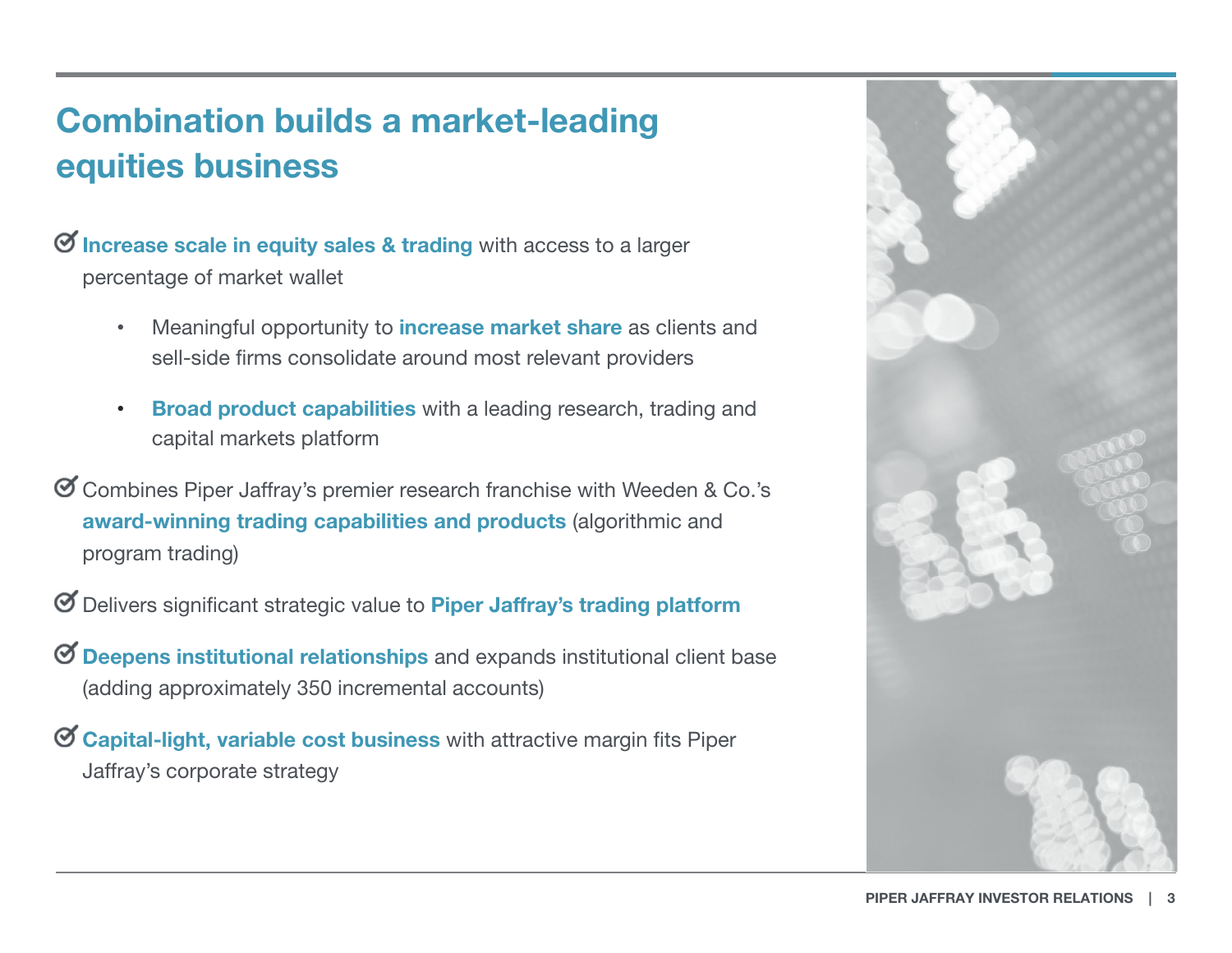#### Weeden & Co.

A highly recognized equities execution firm

|                        | 96-year-old firm with a strong culture, entrusted with trading since 1922                                                                                                                       |                                                                           |  |  |
|------------------------|-------------------------------------------------------------------------------------------------------------------------------------------------------------------------------------------------|---------------------------------------------------------------------------|--|--|
|                        | Provides premier global trading solutions, specializing in best execution through the use of high-touch and<br>$\bullet$<br>program trading, proprietary algorithmic strategies and derivatives |                                                                           |  |  |
| <b>Firm</b><br>Profile | Has ranked No. 1 in multiple trading categories for 15 years according to the Greenwich Portfolio Trading<br>Survey <sup>1</sup>                                                                |                                                                           |  |  |
|                        | 50+ sales trading and execution professionals (averaging 15 years' experience)<br>٠                                                                                                             |                                                                           |  |  |
|                        | Complementary client base where Piper Jaffray has no overlap in 45% of both Weeden & Co.'s revenues and<br>account base                                                                         |                                                                           |  |  |
|                        | <b>Leads with client relationships</b>                                                                                                                                                          | <b>Proprietary technology enables traders</b>                             |  |  |
| Core                   | • Protecting sensitive trade information is a top                                                                                                                                               |                                                                           |  |  |
|                        |                                                                                                                                                                                                 | • State-of-the-art in-house technology                                    |  |  |
|                        | priority – simply put, clients trade with Weeden<br>& Co. because they trust them                                                                                                               | Proprietary sell side order management and<br>$\bullet$<br>trading system |  |  |
| <b>Strengths</b>       | Central agency book model ensures that all                                                                                                                                                      | Customized program trading software solutions<br>$\bullet$                |  |  |

1 Greenwich Associates is the premier strategic consulting and research source for providers and users of financial services worldwide. Greenwich Associates analyzes the largest sell-side portfolio trading desks based on a one-on-one question and answer survey with the top buy-side program trading desks. This is a 100% unbiased independent survey that covers a multitude of industry trends and categories.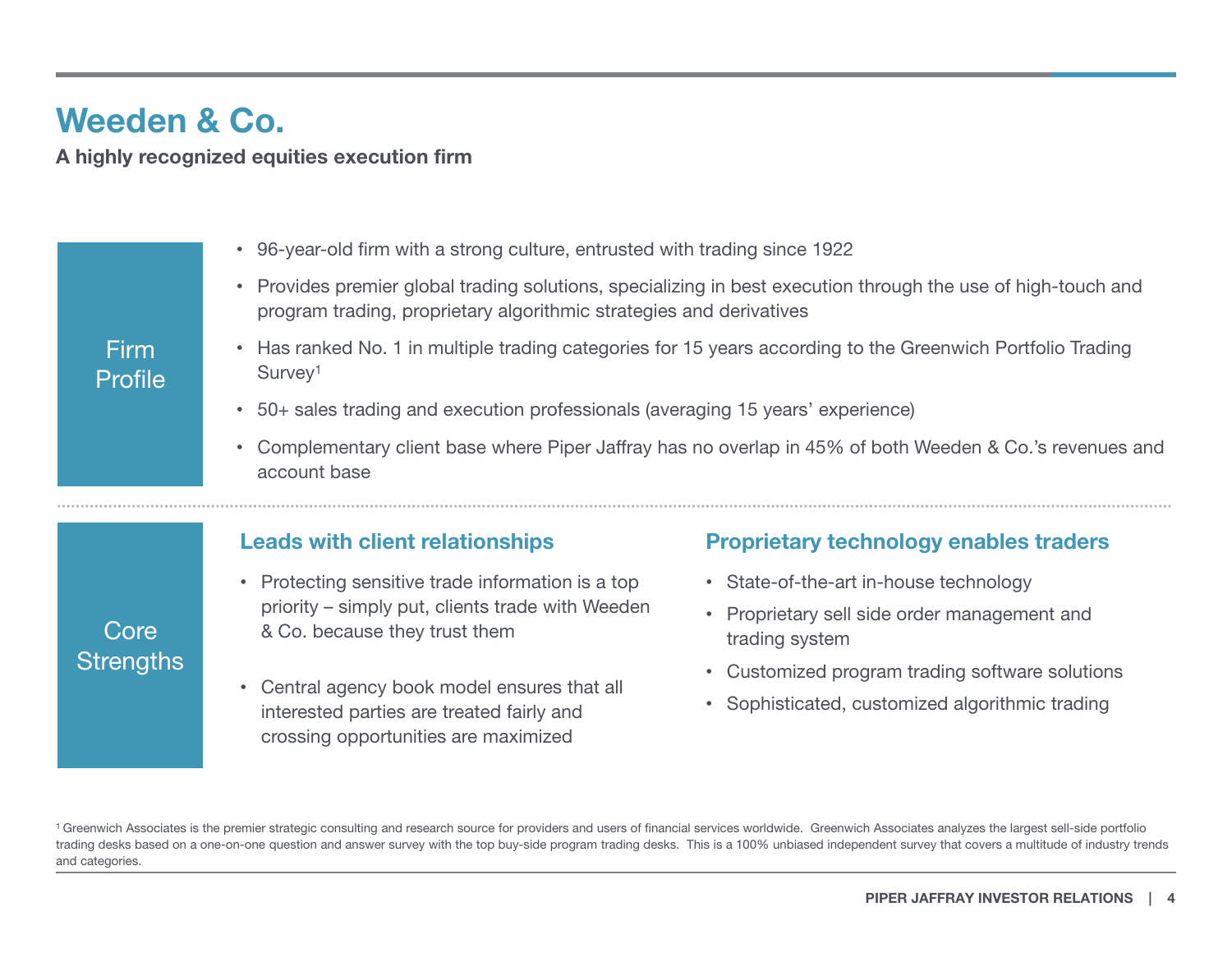## Transaction Highlights

| <b>Transaction</b>                                | • Piper Jaffray Companies ("PJC") to acquire 100% of Weeden & Co., L.P. ("Weeden & Co."), an<br>execution broker-dealer for institutional clients<br>• Prior to closing, Weeden & Co. will distribute 100% of excess capital to its shareholders                                                                                                                                                                                          |
|---------------------------------------------------|-------------------------------------------------------------------------------------------------------------------------------------------------------------------------------------------------------------------------------------------------------------------------------------------------------------------------------------------------------------------------------------------------------------------------------------------|
| <b>Purchase Consideration</b>                     | • Total of \$42MM, which includes \$24.5MM of upfront cash consideration and \$17.5MM in<br>restricted cash and retention stock consideration<br>Earn-out opportunity up to \$31.5MM in-place based on PJC's combined non-deal equity sales<br>$\bullet$<br>and trading revenue<br>Transaction structure with earn-out component aligns interests, incentivizes employees,<br>$\bullet$<br>manages retention and limits downside exposure |
| <b>Retention</b>                                  | • Substantial retentive incentives in-place through restricted consideration and earn-out potential<br>• Continuing employees need to be employed to realize these incentives<br>Key employees have signed employment agreements<br>$\bullet$                                                                                                                                                                                             |
| <b>Management of</b><br><b>Equities Franchise</b> | • Lance Lonergan, CEO of Weeden & Co., will join PJC equities leadership as Head of Global<br>Equity Execution for the combined platform<br>Bill Foster, Weeden & Co.'s President, will be the Head of Global Sales Trading for the<br>$\bullet$<br>combined platform<br>• Josh DiMarzo will be the Head of Sector Trading for the combined platform                                                                                      |
| <b>Timing</b>                                     | Subject to customary closing conditions and regulatory approvals<br>$\bullet$<br>Expected to close in the second quarter of 2019<br>$\bullet$                                                                                                                                                                                                                                                                                             |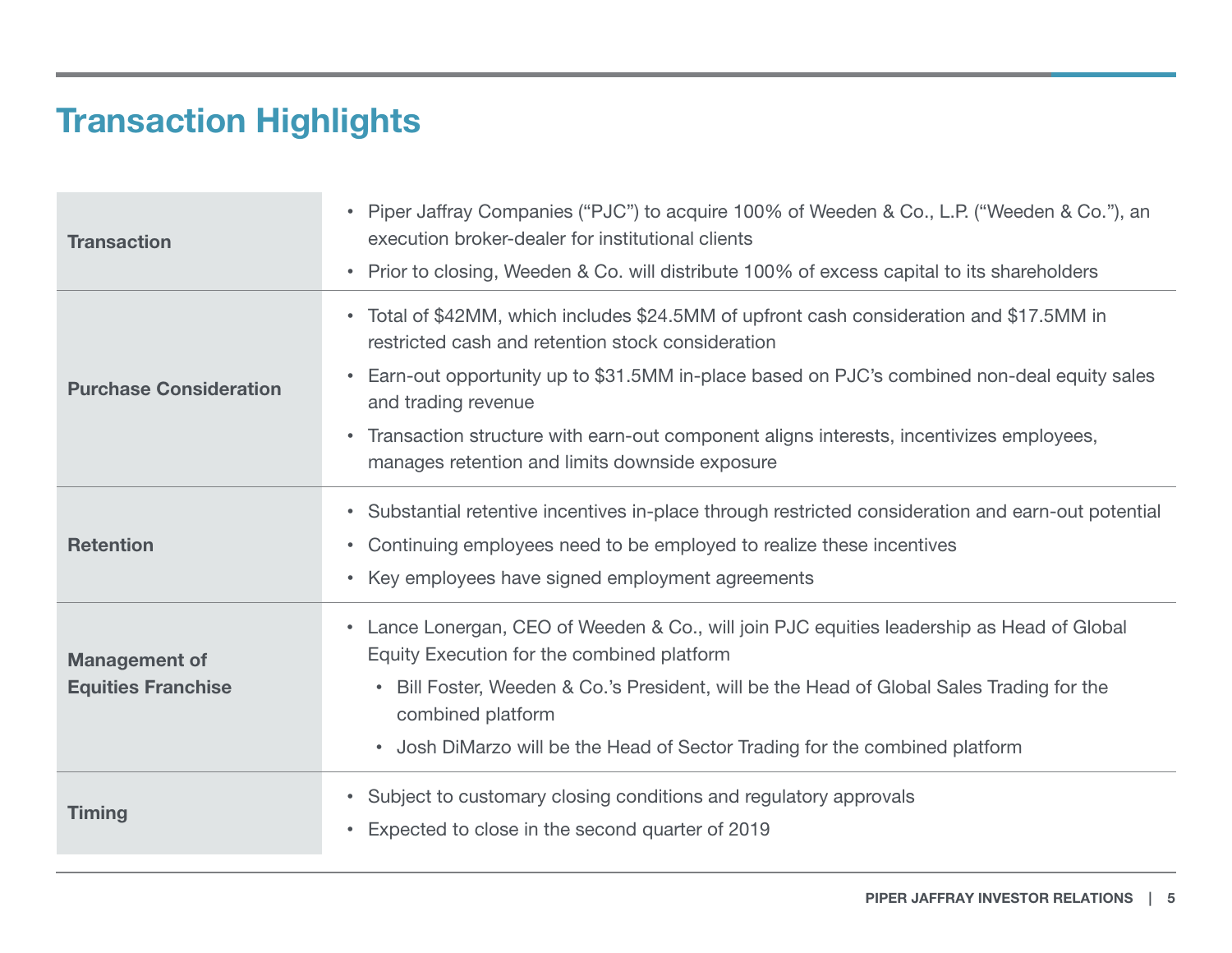## Financial Highlights

| <b>Revenue</b>                               | • Weeden & Co. FY2018 gross revenues of \$104MM and net revenues of \$75MM, up 6% YOY                                                                                                                                                                                                                                                                                                                                                                                                                                                                                                                             |  |  |
|----------------------------------------------|-------------------------------------------------------------------------------------------------------------------------------------------------------------------------------------------------------------------------------------------------------------------------------------------------------------------------------------------------------------------------------------------------------------------------------------------------------------------------------------------------------------------------------------------------------------------------------------------------------------------|--|--|
| <b>Expenses</b>                              | Non-GAAP compensation ratio for PJC is expected to be unchanged in 2019 as a result of this<br>$\bullet$<br>transaction<br>• Non-compensation expenses expected to increase by \$6.0mm per quarter post-close in 2019                                                                                                                                                                                                                                                                                                                                                                                             |  |  |
| <b>EPS Accretion and</b><br><b>Valuation</b> | Expected to be neutral to non-GAAP EPS in 2019<br>$\bullet$<br>Based on our conservative revenue estimates, the transaction is expected to be accretive to<br>$\bullet$<br>non-GAAP EPS in 2020, resulting in an incremental \$0.20 to \$0.30 to PJC's adjusted earnings<br>per share<br>• Accretion will be higher if combined platform revenues achieve earn-out revenue targets<br>Deal priced at a return that is meaningfully above the firm's cost of capital and accretive to firm<br>$\bullet$<br><b>ROE</b><br>Weeden & Co.'s capital-light agency model requires minimal operating capital<br>$\bullet$ |  |  |
| <b>Cost Synergies</b>                        | • This combination adds meaningful scale to the equities platform and improves margins in the<br>business by leveraging fixed costs<br>Expect a 100 basis point improvement to PJC's compensation ratio in 2020 as the business is<br>$\bullet$<br>fully integrated<br>Non-compensation cost synergies of \$8.5MM assumed to be substantially realized in the<br>$\bullet$<br>second year after acquisition                                                                                                                                                                                                       |  |  |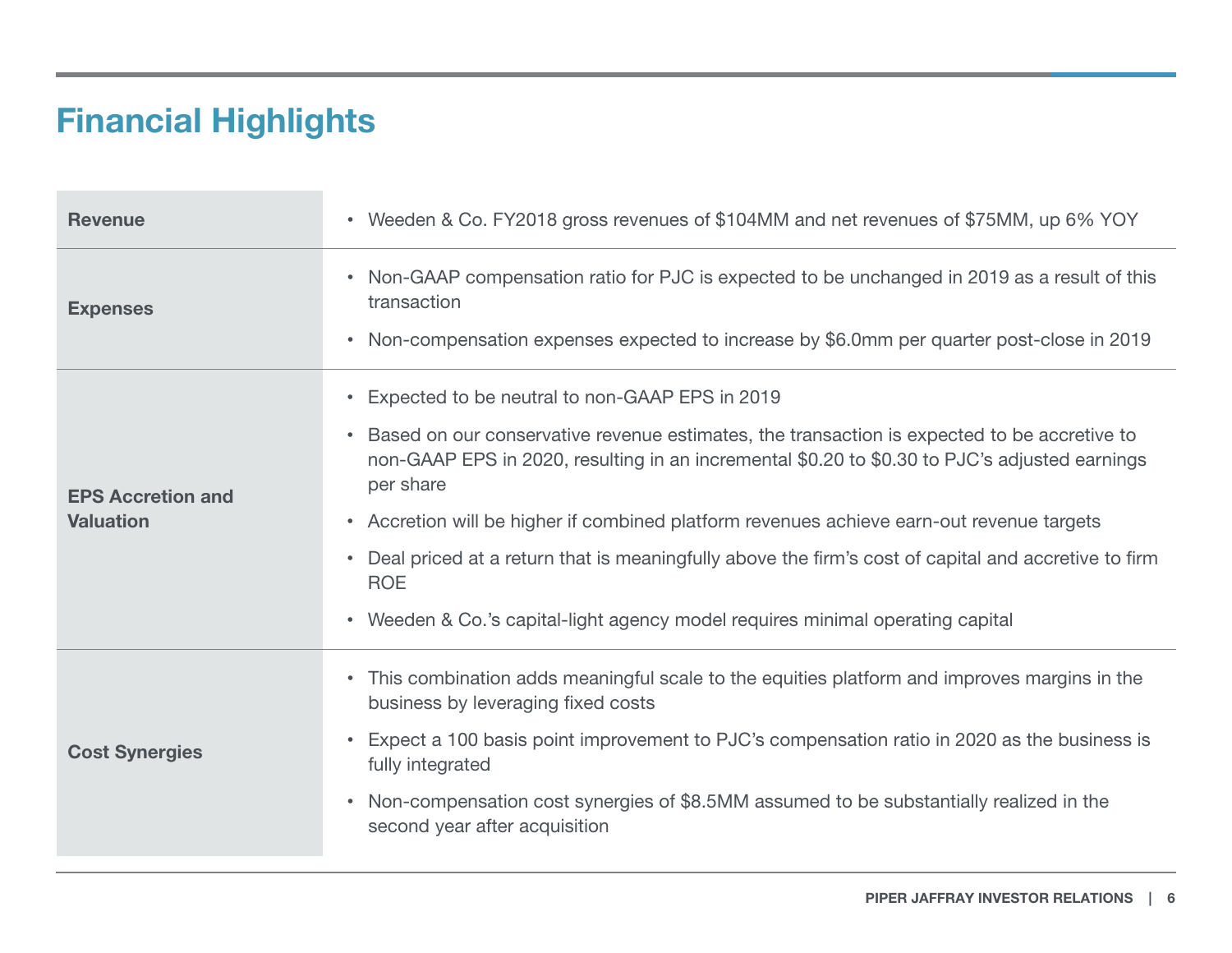### Strategic Rationale

Combination builds a market-leading equities business

- Strong cultural overlap  $\varnothing$
- $\otimes$ Significantly enhances high-touch trading platform
- $\otimes$ Complementary execution product suite
	- •Addition of algo trading, program trading, commission management and derivatives trading capabilities
- $\otimes$ Complementary client base where Piper Jaffray has no overlap in 45% of both Weeden & Co.'s revenues and account base
- Enhances Piper Jaffray capital markets bookrun platform
	- A capable and **robust trading desk** is critical to bookrun and stabilize offerings
	- •Broader footprint enables us to grow bought deal and ATM offerings
	- • Buy-side trading desks are increasingly becoming decision-makers for syndicate orders
	- •• Access to new account distribution that is searching for capital markets exposure, including quantitative, index and ETF funds
	- $\bullet$ Expanded market intelligence driven by increased trade flow
- Opportunity to cross-sell product capabilities across clients and grow revenues
- Improved operating margins driven by increase in scale and cost synergies
	- Combined business provides durability across market cycles, allowing growth opportunities in a rapidly changing industry
- $\otimes$ Opportunity to centralize trading, deepen the liquidity pool and capture market share

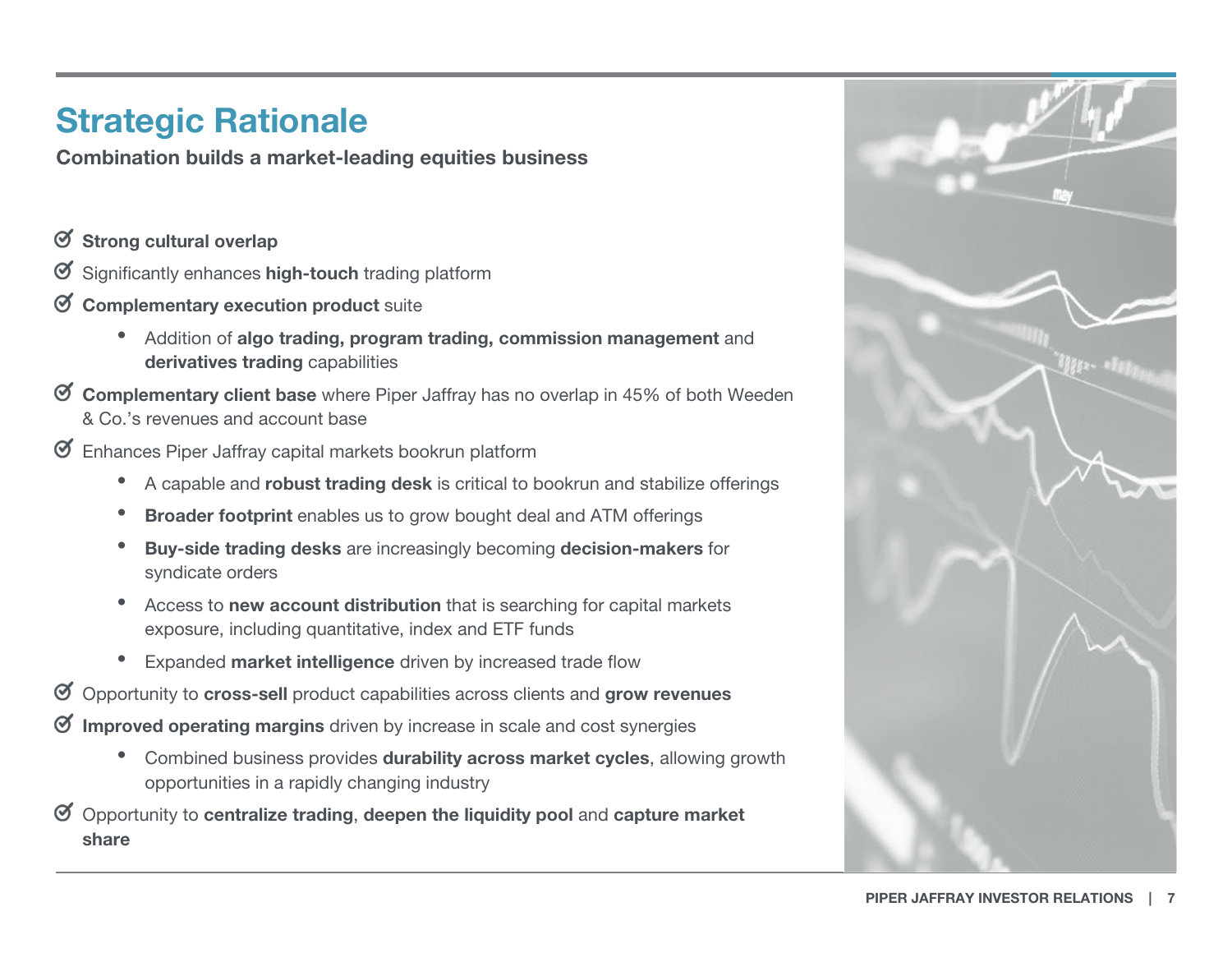#### Complementary Clients and Products Create a Scalable Platform

Combines Weeden's highly ranked agency execution platform with Piper Jaffray's strong research sales platform

#### **CLIENTS**

- • Complementary account revenue trends in an unbundling world
- • 30% incremental account coverage, approximately 350 new accounts
- • Significant increase in passive and quantitative accounts
- • One of the largest distribution footprints of any mid-tier broker



#### **PRODUCTS**

| <b>High Touch (Cash) Trading</b> | $\bm{C}$         | $\bf Q$                  |
|----------------------------------|------------------|--------------------------|
| Algo (No-Touch) Trading          | ×                | $\overline{\mathcal{C}}$ |
| <b>Commission Management</b>     | ×                | $\overline{\mathcal{C}}$ |
| <b>Program Trading</b>           | ×                | $\overline{\mathcal{C}}$ |
| <b>Derivatives Trading</b>       | ×                | $\bf{Q}$                 |
| International Trading (24-Hour)  | ×                | $\overline{\mathcal{C}}$ |
| <b>Event-Driven</b>              | $\bm{\Theta}$    | $\bf{Q}$                 |
| <b>Equity Research</b>           | $\overline{Q}$   | ×                        |
| <b>Research Sales</b>            | $\bm{\varTheta}$ | ×                        |
| <b>IB</b> - Capital Markets      | $\bm{\Theta}$    | ×                        |
| <b>IB</b> - Advisory             | $\bm{Q}$         | ×                        |
| <b>Fixed Income</b>              |                  | ×                        |
| Asset Management                 |                  | ₩                        |

#### PiperJaffray. W Weeden&co.

| <b>High Touch (Cash) Trading</b> |                    | $\overline{Q}$            |
|----------------------------------|--------------------|---------------------------|
| Algo (No-Touch) Trading          | ×                  | $\bm{\Theta}$             |
| <b>Commission Management</b>     | ×                  | $\bigodot$                |
| <b>Program Trading</b>           | ×                  | $\bigodot$                |
| <b>Derivatives Trading</b>       | ×                  | $\bigodot$                |
| International Trading (24-Hour)  | $\bm{x}$           | $\bigodot$                |
| <b>Event-Driven</b>              | $\bm{\varnothing}$ | $\bm{\varnothing}$        |
| <b>Equity Research</b>           | $\bigotimes$       | $\boldsymbol{\times}$     |
| <b>Research Sales</b>            | $\bigotimes$       | $\pmb{\times}$            |
| <b>IB</b> - Capital Markets      | $\bigotimes$       | $\boldsymbol{\times}$     |
| <b>IB</b> - Advisory             | $\bm{\varnothing}$ | $\boldsymbol{\mathsf{x}}$ |
| <b>Fixed Income</b>              | $\bm{\Theta}$      | $\boldsymbol{\times}$     |
| Asset Management                 |                    | ×                         |
|                                  |                    |                           |